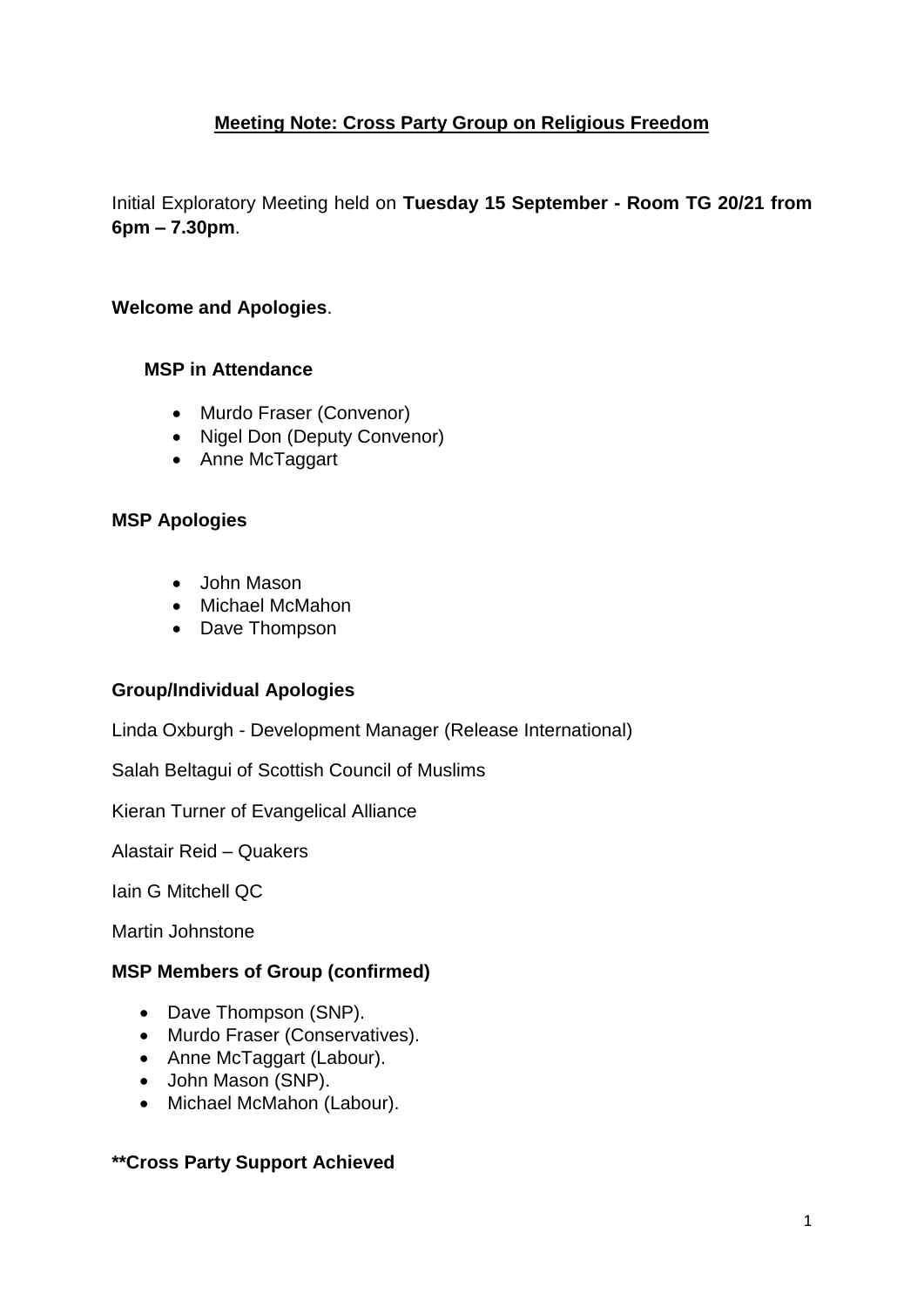| Convener               | Dave Thompson.                                    |
|------------------------|---------------------------------------------------|
| <b>Deputy Convener</b> | Murdo Fraser and Anne McTaggart.                  |
| Secretary              | Michael Robinson of Aid to the Church in Need UK. |
| Treasurer              | $N/A$ .                                           |

Murdo and Nigel welcomed the attendees, followed by introductions of those assembled, before moving onto the formal business of assigning duties.

# **Formalities Agreed**

1.

Name: "*Cross Party Group on Religious Freedom*"

2.

Aim: The group will provide a forum for MSPs, enabling discussion and the widest possible engagement with the multi-faith community, locally, nationally, and internationally.

The group will provide a platform for MSPs to consider religious freedom in the knowledge that belief and freedom to express that belief is the hallmark of a democratic society, and fosters respect, and tolerance in our communities in the Public Interest.

4.

There is currently no equivalent group in the Scottish Parliament.

5.

# **Benefits in Kind**

Michael Robinson of Aid to the Church in need UK has agreed £800 in kind on the presumption of four meetings annually.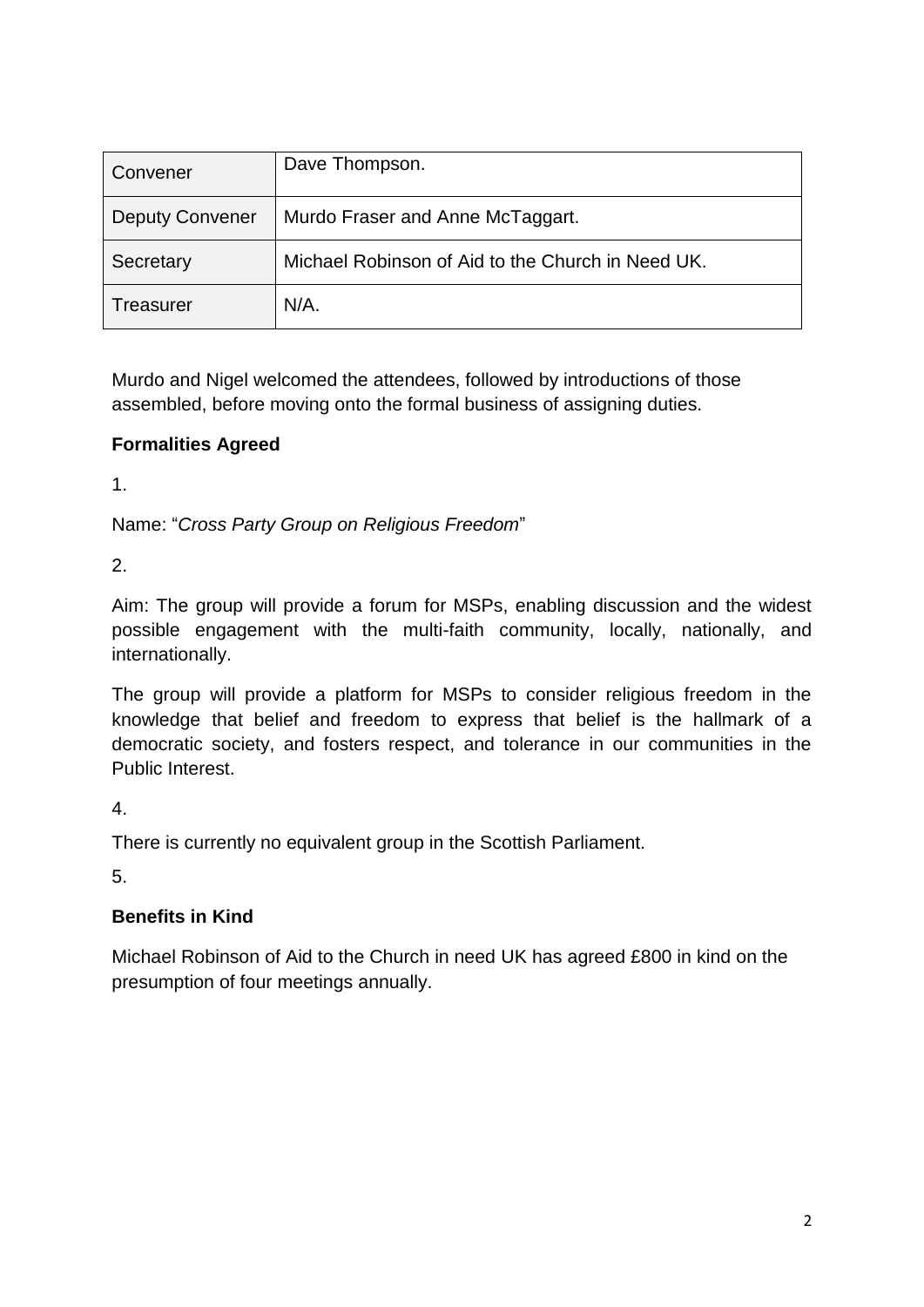## **Issues Arising/Future Discussion Topics**

- Religious Tolerance in a multi-faith world.
- Funding Issues
- Awareness Campaigns on issues such as religious intolerance.
- Global matters e.g. Syrian refugee crisis. Exodus of religious people's fleeing wars.
- **Article 18** on United Nations Universal Declaration on Human Rights:

"*Everyone has the right to freedom of thought, conscience and religion; this right includes freedom to change his religion or belief, and freedom, either alone or in community with others and in public or private, to manifest his religion or belief in teaching, practice, worship and observance*".

**Article 19** on United Nations Universal Declaration on Human Rights:

"*Everyone has the right to freedom of opinion and expression; this right includes freedom to hold opinions without interference and to seek, receive and impart information and ideas through any media and regardless of frontiers*".

• Ruth Donaldson of Christian Solidarity Worldwide draws group's attention to www.freedomdeclared.org as a template for the group going forward.

"*We are a cross-party group of parliamentarians who believe that International Freedom of Religion or Belief is a crucial human right. We therefore seek to raise its profile in Government, in Parliament, in the media and among the general public. FREEDOM DECLARED is our website, designed to help you find out more about freedom of religion or belief and play your part in the fight for this right to be recognised worldwide*".

 Case Studies from similar groups in other countries (e.g. Lynne Paterson, Tearfund Scotland Director's example of "Faith in Wales" booklet. Similar information and statistics might be good idea for Scotland).